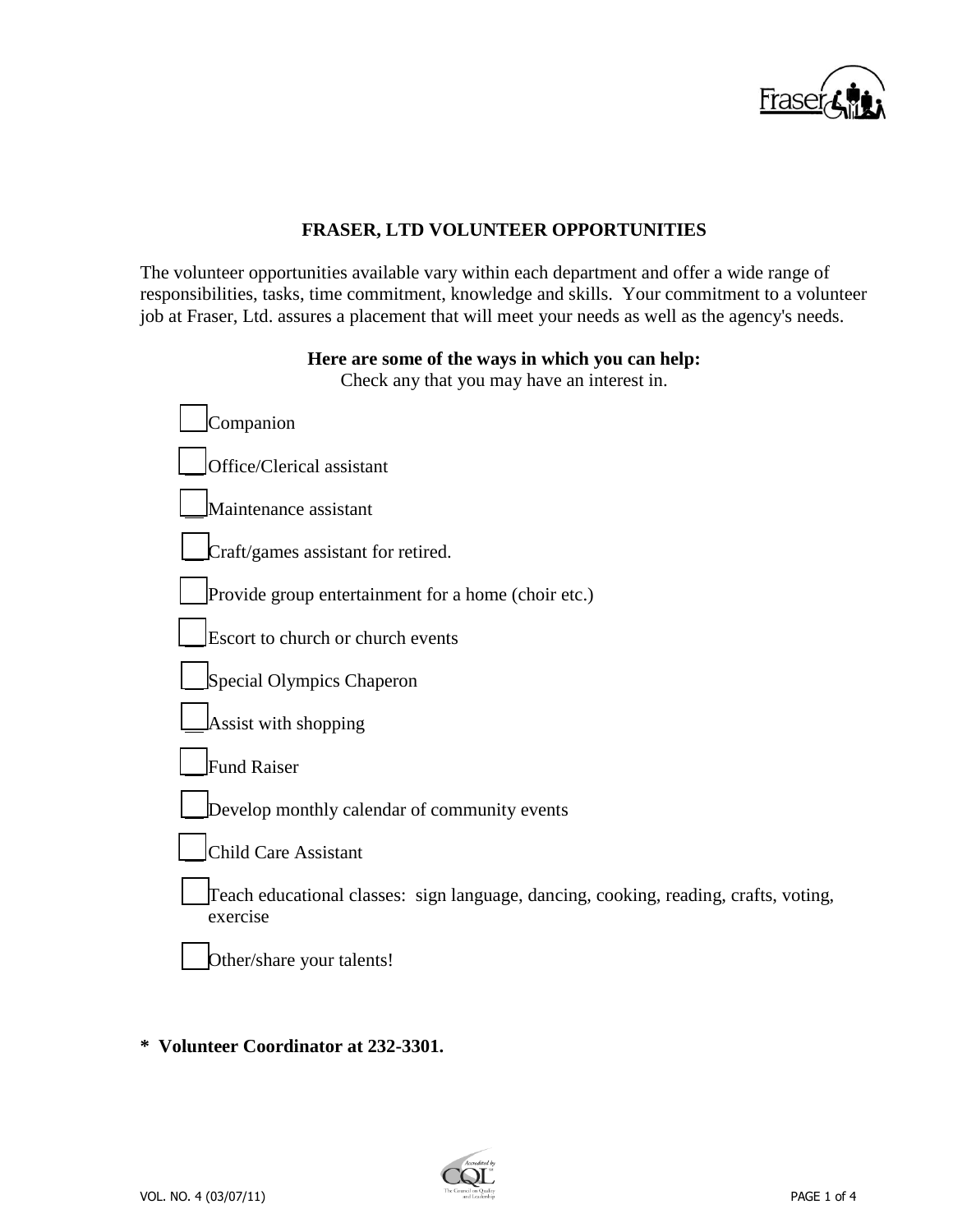

# **FRASER, LTD. VOLUNTEER APPLICATION**

| Are you over age 18?                                                                                                                                                                                                           |  |  |
|--------------------------------------------------------------------------------------------------------------------------------------------------------------------------------------------------------------------------------|--|--|
| <b>SKILLS AND INTERESTS</b>                                                                                                                                                                                                    |  |  |
|                                                                                                                                                                                                                                |  |  |
|                                                                                                                                                                                                                                |  |  |
| Hobbies, Interests, Skills:                                                                                                                                                                                                    |  |  |
|                                                                                                                                                                                                                                |  |  |
| Is there a person or group with whom you are particularly interested in working? (Check all that apply)                                                                                                                        |  |  |
| Adults __________ Seniors __________ Males __________ Females __________ Agency Staff                                                                                                                                          |  |  |
| Children No preference Other Children Number                                                                                                                                                                                   |  |  |
| Are there any groups you would not feel comfortable working with?                                                                                                                                                              |  |  |
| $N0$ $N0$ $N0$ $N0$                                                                                                                                                                                                            |  |  |
| <b>AVAILABILITY</b><br>At what times are you interested in volunteering? (Check all that apply)                                                                                                                                |  |  |
| Evenings Weekends Week Days Flexible                                                                                                                                                                                           |  |  |
| Other contracts of the contracts of the contracts of the contracts of the contracts of the contracts of the contracts of the contracts of the contracts of the contracts of the contracts of the contracts of the contracts of |  |  |
| Do you have access to an automobile you can use for volunteer work?                                                                                                                                                            |  |  |
| Yes No Occasionally                                                                                                                                                                                                            |  |  |
| Are you applying for a volunteer job as a class requirement?                                                                                                                                                                   |  |  |
| Yes No If yes, what class/school?                                                                                                                                                                                              |  |  |

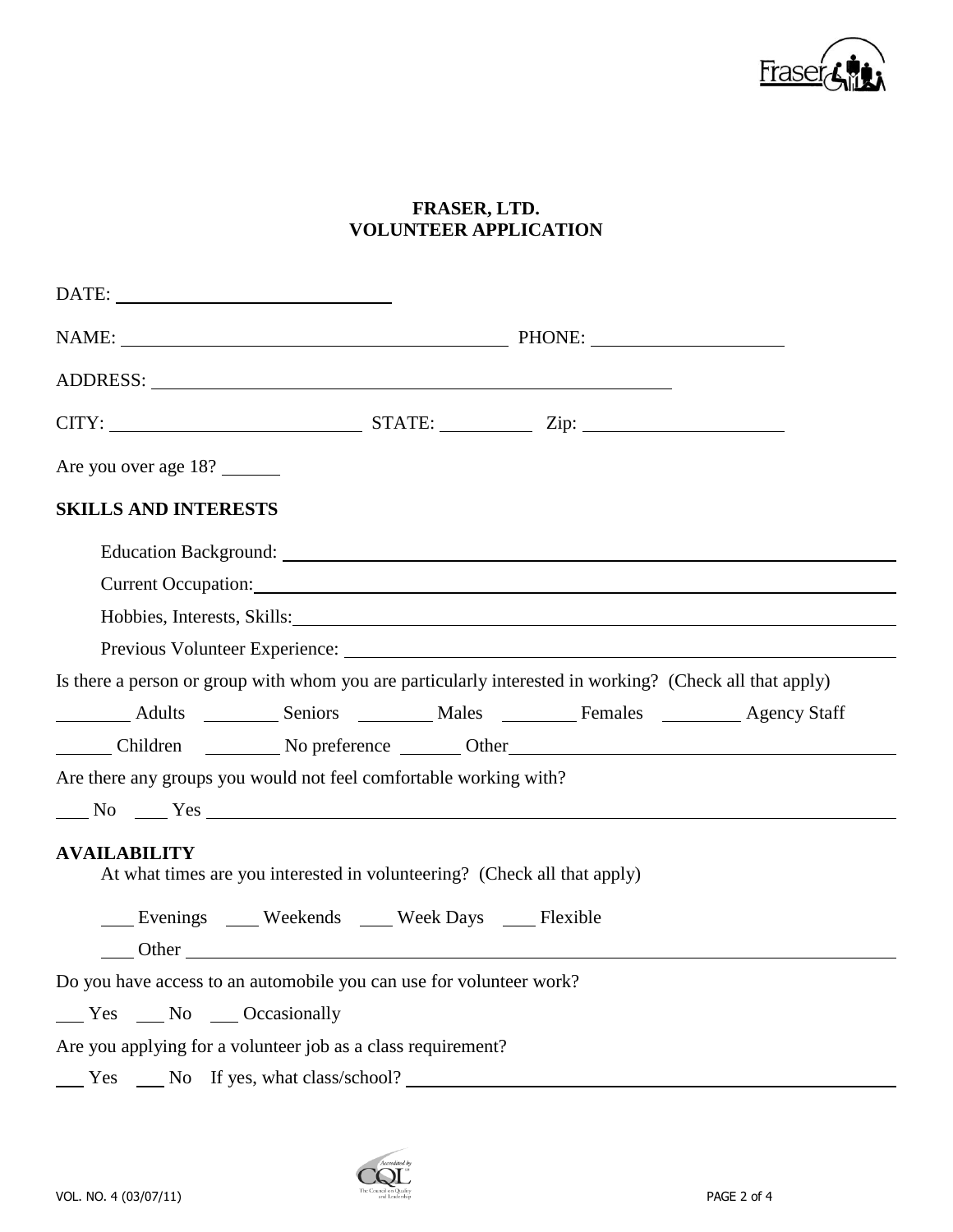### **IN THE EVENT OF AN EMERGENCY, WHOM DO YOU WISH US TO CONTACT:**

|                               | NAME ADDRESS |  |                                                                                                                                                                                                                                                                                                                                                                                                                                                                                                                                                                 |  |  |
|-------------------------------|--------------|--|-----------------------------------------------------------------------------------------------------------------------------------------------------------------------------------------------------------------------------------------------------------------------------------------------------------------------------------------------------------------------------------------------------------------------------------------------------------------------------------------------------------------------------------------------------------------|--|--|
|                               |              |  | $CITY$ $STATE$ $TELEPHONE # ()$                                                                                                                                                                                                                                                                                                                                                                                                                                                                                                                                 |  |  |
|                               |              |  |                                                                                                                                                                                                                                                                                                                                                                                                                                                                                                                                                                 |  |  |
|                               |              |  |                                                                                                                                                                                                                                                                                                                                                                                                                                                                                                                                                                 |  |  |
| <b>LIST THREE REFERENCES:</b> |              |  |                                                                                                                                                                                                                                                                                                                                                                                                                                                                                                                                                                 |  |  |
|                               |              |  |                                                                                                                                                                                                                                                                                                                                                                                                                                                                                                                                                                 |  |  |
|                               |              |  |                                                                                                                                                                                                                                                                                                                                                                                                                                                                                                                                                                 |  |  |
|                               |              |  | STATE __________________________________HOW LONG HAVE YOU KNOWN THIS PERSON? _______________________                                                                                                                                                                                                                                                                                                                                                                                                                                                            |  |  |
|                               |              |  |                                                                                                                                                                                                                                                                                                                                                                                                                                                                                                                                                                 |  |  |
|                               |              |  |                                                                                                                                                                                                                                                                                                                                                                                                                                                                                                                                                                 |  |  |
|                               |              |  | STATE _________________________HOW LONG HAVE YOU KNOWN THIS PERSON? ________________________________                                                                                                                                                                                                                                                                                                                                                                                                                                                            |  |  |
|                               |              |  | $3. NAME \underline{\hspace{2.5cm}} \underline{\hspace{2.5cm}} \underline{\hspace{2.5cm}} \underline{\hspace{2.5cm}} \underline{\hspace{2.5cm}} \underline{\hspace{2.5cm}} \underline{\hspace{2.5cm}} \underline{\hspace{2.5cm}} \underline{\hspace{2.5cm}} \underline{\hspace{2.5cm}} \underline{\hspace{2.5cm}} \underline{\hspace{2.5cm}} \underline{\hspace{2.5cm}} \underline{\hspace{2.5cm}} \underline{\hspace{2.5cm}} \underline{\hspace{2.5cm}} \underline{\hspace{2.5cm}} \underline{\hspace{2.5cm}} \underline{\hspace{2.5cm}} \underline{\hspace{2$ |  |  |
|                               |              |  | ADDRESS CONTROLLER CITY                                                                                                                                                                                                                                                                                                                                                                                                                                                                                                                                         |  |  |
|                               |              |  | STATE ________________________HOW LONG HAVE YOU KNOWN THIS PERSON? _________________________________                                                                                                                                                                                                                                                                                                                                                                                                                                                            |  |  |

The North Dakota State Century Code requires the completion of a criminal offense conviction reporting form for any person who provides any direct care to people supported.

In the event of a conviction for a criminal offense, Fraser, Ltd. will by law be required to report and validate this conviction with the State of North Dakota.

I have not been convicted of a criminal offense.

 $\overline{a}$ 

I have been convicted of a criminal offense.

Type of Criminal Offense Date of Conviction